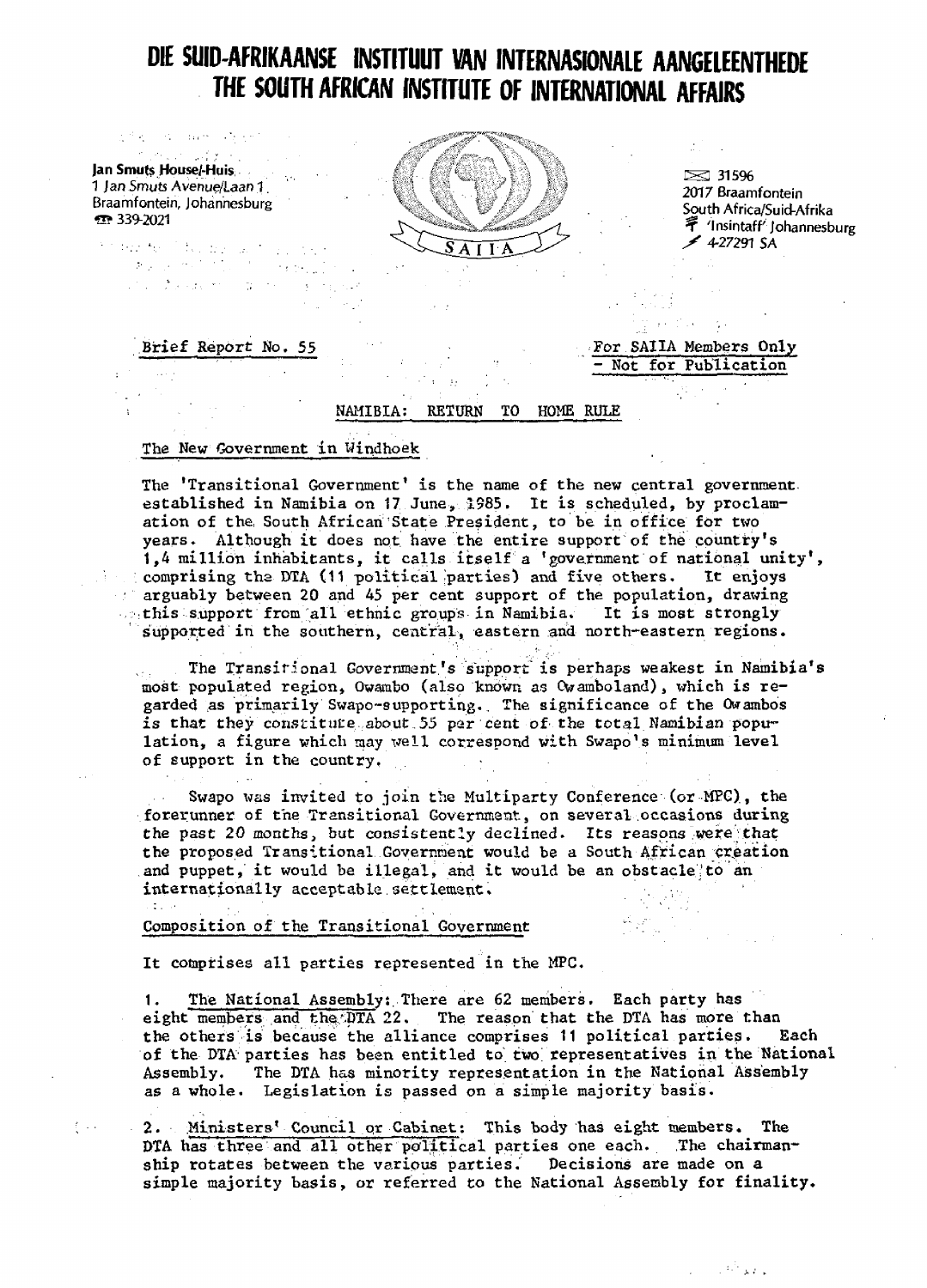3. Constitutional Council: The role of this body is to.draft the constitution. There are 16 members. The DTA has six menbers and the other political parties two each. The Chairman is a Supreme Court Judge and the body has the right to co-opt additional members, especially legal and constitutional experts.

4. Constitutional Court: The Supreme Court will act as the Constitutional Court. It is intended that it will resolve constitutional differences, uphold individual constitutional rights, and, in particular, protect the interests of minorities..

5. Control by Pretoria: The Administrator-General still has vast.constitutional powers, but an understanding has been reached between the MPC and the South African State President that he (the Administrator-General) will not interfere with the constitutional and political process'unnecessarily'. The full meaning of this is not clear, but it is implied that there should not be a repeat of the clashes that took place between a former Administrator-General, Mr. Danie Hough, and the former Ministers' .Council.  $\hat{L} = \hat{L} \hat{L} + \hat{L}$  $\mathcal{G}(\mathcal{F}_1)$  and  $\mathcal{G}(\mathcal{F}_2)$  and  $\mathcal{G}(\mathcal{F}_1)$ 

Pretoria has retained full control over Defence and Foreign Affairs, although Namibia will make a significant manpower and small financial contribution to the defence effort.

Mr. van Niekerk has been replaced as Administrator-General by Mr. Louis Pienaar, from the beginning of July, and has been appointed to the Health portfolio in the South African Cabinet. Mr. Pienaar is 59 years of age, has practiced as an Advocate, was the MP for Belville and was the South African Ambassador to France during the late seventies.

#### Background to' the New Government

Running parallel with, and largely separate from, the post-1977 international negotiations over Namibian independence, were significant constitutional developments within Namibia. As is the case with the.present Transitional Government, these developments were not all regarded favourably by the Contact Group of five Western states, which proposed the independence plan adopted in terms of UN Security Council Resolution 435 in September; 1978, and which since then has continued efforts to negotiate the' implementation of that plan. These internal developments have also, of course, been consistently condemned by the United Nations, SWAPO and the Frontline States. A brief summary of the internal constitutional developments follows, (The international negotiations are not dealt with in this report.)  $\mathbb{R}^n$  , it is the same interface of  $\mathbb{R}^n$  . It is the same interface of  $\mathbb{R}^n$ 

In December 1978 the South African Government conducted an internally~supervised election. The purposes were to have internally-based leaders elected to guide' Pretoria on the wishes of Namibians in the international negotiations, to test the strength of the nori-Swapo forces, and to give the indigenous population a taste of broadly-based democratic procedures. The election was won overwhelmingly by the Democratic Turnhalle Alliance (DTA), which attracted 81 per cent of the votes.

In the following year, 1979, the Administrator-General, Judge M.T. Steyn, converted the nationally-elected advisory body (Constituent Assembly) 'into a legislative body (National Assembly). This was given limited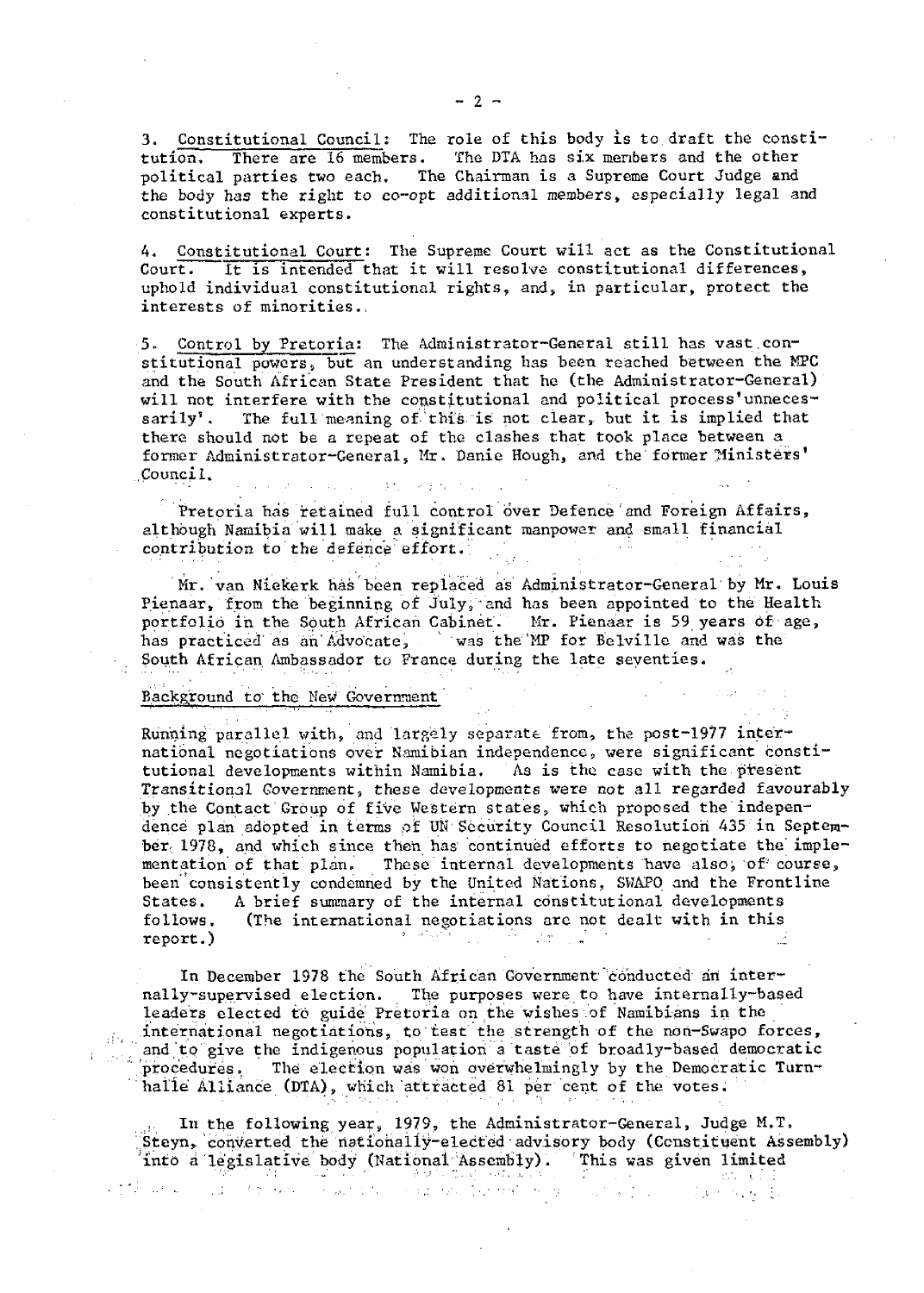executive powers in 1981. Confrontation, however, soon developed between the Windhoek Government and a subsequent Administrator-General, Mr. lanie Hough, over several constitutional issues. The most contentious involved the retention of discrimination in the interim constitution. Proclamation AG 3 (which had earlier established the second-tier ethnic governments), and a plan by Mr. Hough and his advisors to include non-DTA representatives in the Ministers" Council. The DTA opposed the latter move on the grounds that it constituted gross interference in the democratic process in Namibia.

The differences came to a head in late 1982, and the South African Prime Minister, Mr. P,W. Botha, announced that the National Assembly and Ministers Council were to be dissolved on February 2 $\epsilon$ , 1983. The Windhoek Government resigned from office shortly before the official dissolution. Mr. Hough was replaced as Adpiinistrator-General by Dr. Willie van Niekerk.

In mid-1983 Mr. van Niekerk attempted to set up a 'State Council' as a basis for the establishment of a more broadly-based and more representative Namibian central government. The concept of the State Council was largely rejected by Nanibian internal leaders on the grounds that it was a Pretoria creation, lent itself to South African manipulation, and was likely to precipitate a credibility crisis in the eyes of 'moderate' (non-Swapo supporting) Namibians.

Later in the same year the MPC was established as an alternative, with no outwardly visible South African Government connection whatsoever. This was spearheaded by the DTA Chairman, Mr. Dirk Mudge. The parties included the DTA, Swapo, Swapo Democrats, the National Party of SWA, the Coloured Labour Party and the Rehoboth Freedom Party. The main purposes were to replace the one-man role of the Administrator-General, Dr. van Niekerk, with 'home rule', and to hasten the move to political independence. Many MPC leaders maintained that neither the Administrator-General nor Pretoria had the true interests of Namibians at heart and that they were insensitive to many representations made to the S.A. Government. Other objectives were to consolidate and strengthen anti-Swapp support and to prepare a constitution for independence.

The MPC considered the possibilities and implications of Resolution 435, but decided that the odds were too heavily weighted against it to be a reasonable proposition. It also invited Swapo to join its ranks,, but Swapo declined the invitation. The MPC then decided to pursue the path that is now being implemented: The Transitional Government and the drafting of a permanent independence constitution for the country. Pretoria agreed to the plan.

Although the hastening of independence was a major objective of the MPC and is still high on the Transitional Government's priority list, no statement has been made yet on the form that independence should take. Primarily because of the sensitivity of the issue and the international  $\sim$  embarrassment it could cause the S.A. Government, is thought to be premature, and total consensus has in any case not yet been reached among the parties. The indications are, however, that the Transitional  $\mathcal{L}_i$  Government will eventually opt for independence, with or without the involvement of the international community, and with or without international recognition.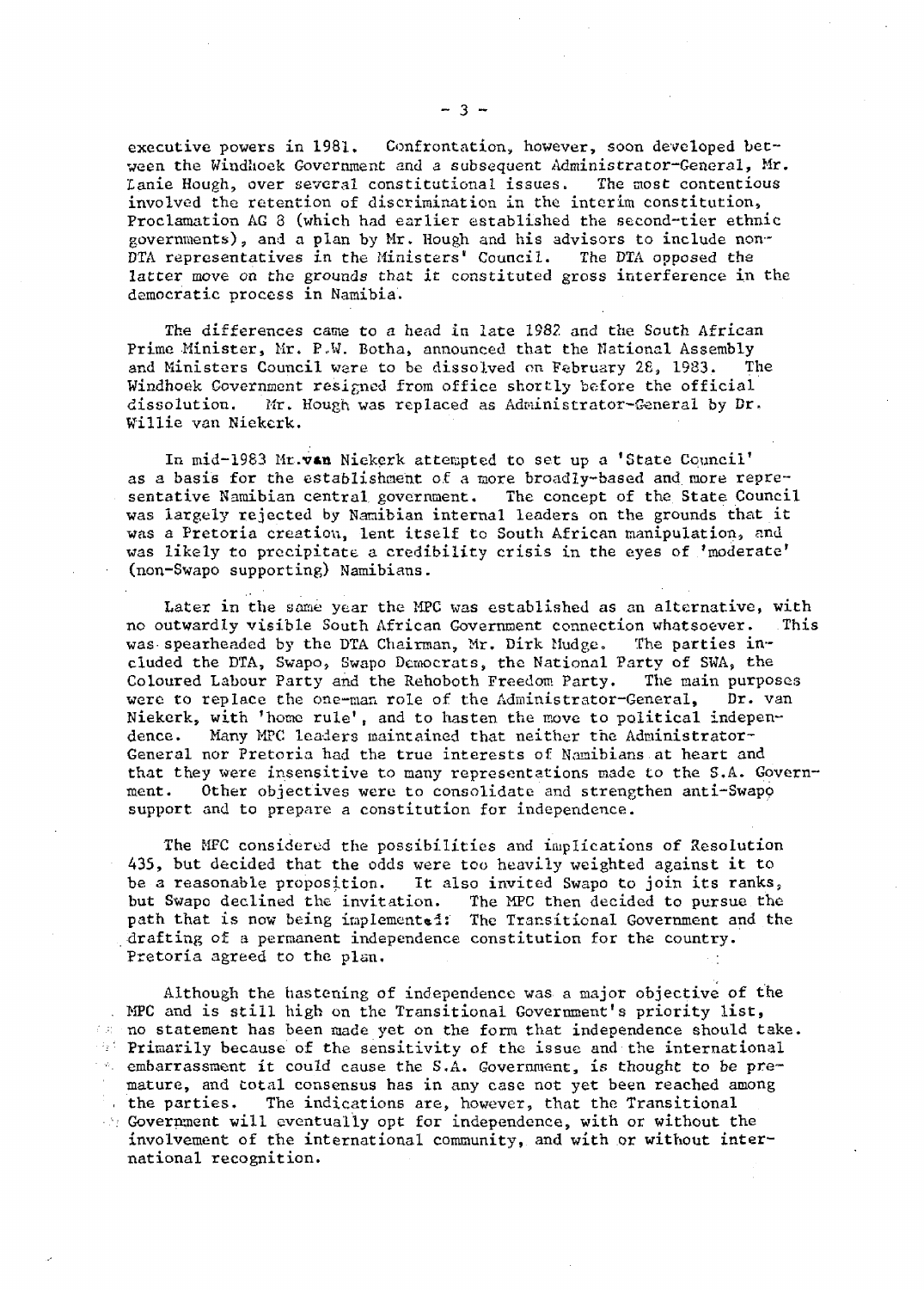Implications of the New Dispensation

### 1. Political

The new arrangement seems destined to be the final prelude to independence. Pretoria is likely to be guided by the Transitional Government on both the form and timing of independence, and it is unlikely to interfere with or dissolve the Windhoek government, unless Namibia is extremely badly managed or the transitional constitutional arrangement collapses. At this stage neither of these situations seems likely.

The Transitional Government can be expected to concentrate on the abolition (or at least the reduction) of regaining racial discrimination and differentiation, and the rationalisation of functions of the existing second-tier ethnically-based governments. The major debate in the National Assembly during the next few months will be about how far the government should go. On the one side, Swamu and the Swapo Democrats would like to see all racial discrimination and differentiation removed, while on the other side the National Party and the Rehoboth Freedom Party will insist on various ethnic groups maintaining maximum control over their own affairs. The DTA and Labour Party are centrist, supporting the maintenance of group identity, but believing that it should not be over-emphasised and should not be permitted to obstruct br'.ad national unity.

On the external front, the Transitional Government will do everything possible to gain recognition in Africa, concentrating rather more.on the Francophone states than the Frontline States.

Swapo will most certainly continue its efforts to step up the war and intensify South Africa's diplomatic and economic isolation.

#### 2. International

The deadlock over Namibia is unlikely to be broken in the foreseeable future. Pretoria will continue to insist on a.Cuban withdrawal from Angola as a prerequisite for an internationally acceptable settlement on<br>Namibia. It will also probably become more vocal about the need for It will also probably become more vocal about the need for Luanda to accommodate Unita in any final Angolan arrangement as a prerequisite for regional stability. The MPLA is unlikely to accede to these demands in the short or medium term, and the Soviets and Cubans can be expected to continue their political and logistic support of the regime. South Africa will thus remain a major target for attack in the United Nations Security Council and General Assembly.

The key Western powers, particularly the United States, are likely to remain critical of any developments indicating a move to independence outside the provisions of Resolution 435. But they can be expected to veto attempts to have the Security Council impose mandatory sanctions on South Africa. The South African Government currently maintains that it The South African Government currently maintains that it "will not act in a manner irreconcilable with the international settlement plan", as long as there is a "realistic prospect" of the present negotiations leading to a Cuban withdrawal from Angola (President P.W. Botha). However, if circumstances change and if independence without international recognition is granted to Namibia in two to three years time, the response of the Contact Group will depend on the state of relations then with South Africa, the progress of the civil war in Angola and the;attitude of the Frontline States.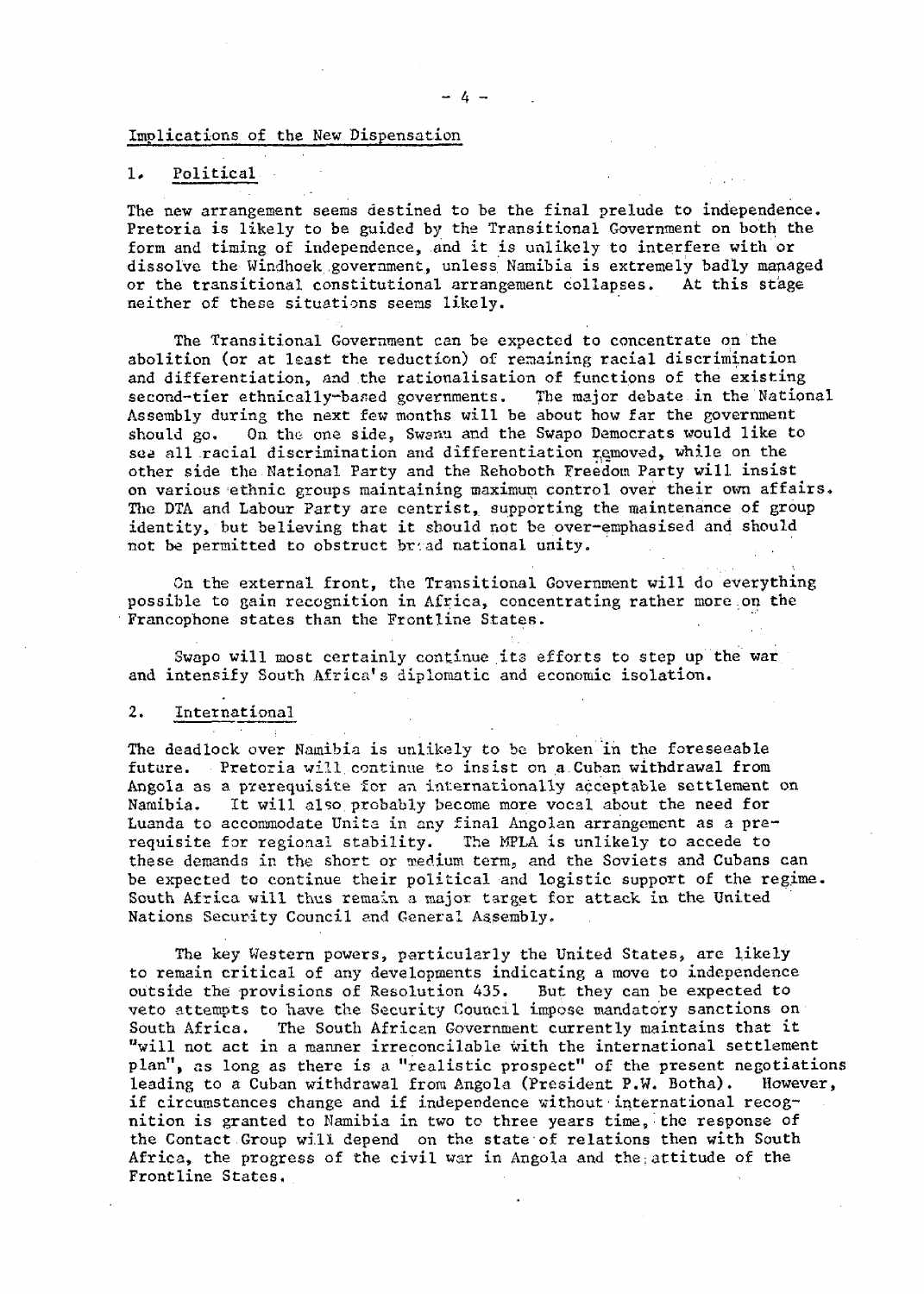A swing to the left in the United States, Britain and West Germany could make a marked difference for the worse for the South African Government, including perhaps even sanctions. A reversal in Unita's fortunes could also be disconcerting, and the Frontline States could become considerably more militant in their outbursts against South Africa.

On the other hand, if the right holds its ground in the United States, Britain and West Germany, Unita gains further ground.in Angolas and more flexible and pragmatic relations develop between the Frontline. States and South Africa, 'he Republic and an MPC-orientated government in Windhoek will be better able to defend their positions, without drastic international reaction.

#### 3. Strategic

 $5.53 - 1$ 

The war on Namibia's border and in.Owambo can be expected to continue during the next three years, but its intensity will be largely subject to the prevailing conditions in Angola, Unita's successes, and the willingness of the MPLA, the Cubans and other forces to co-operate with Swapo in combat. The intensity of the war will also depend on South Africa's relations with the rest of the world.

The South African Defence'Force can be expected to place greater emphasis on offensive operations against Swapo than defensive operations. This means that cross-border raids will continue.

Proportionally less South Africans will be involved in the war as the Namibian indigenous military strength is increased. The South West African Territory Force already comprises 55 per cent of the total military manpower involved and is being systematically increased.

### A. Economic

The Namibian economy is unlikely to be significantly affected by the installation of the new government. The most important influences will continue to be income from South Africa, the state of the South African market for agricultural (primarily meat) products, and the international markets for diamonds, uranium, copper and karakul pelts.

The South African Government has publicly declared its willingness to continue significant financial support to the country during the period of transition.

Most development capital will\_be sourced from South Africa or locally. Foreign loans will be underwritten by Pretoria. There is unlikely to be any major inflow or outflow of foreign capital. Attempts, however, may well be made to free the Namibian financial sector (mainly banks and insurance companies) from South African constraints.

The agricultural sector provides a livelihood for more than 50 per cent of Namibia's inhabitants and as such will continue to be heavily bolstered by government against climatic and market fluctuations. Limited attempts will also be made to bolster farming in the underdeveloped traditional (Black) regions, but no substantial results can be expected in the short to medium term.